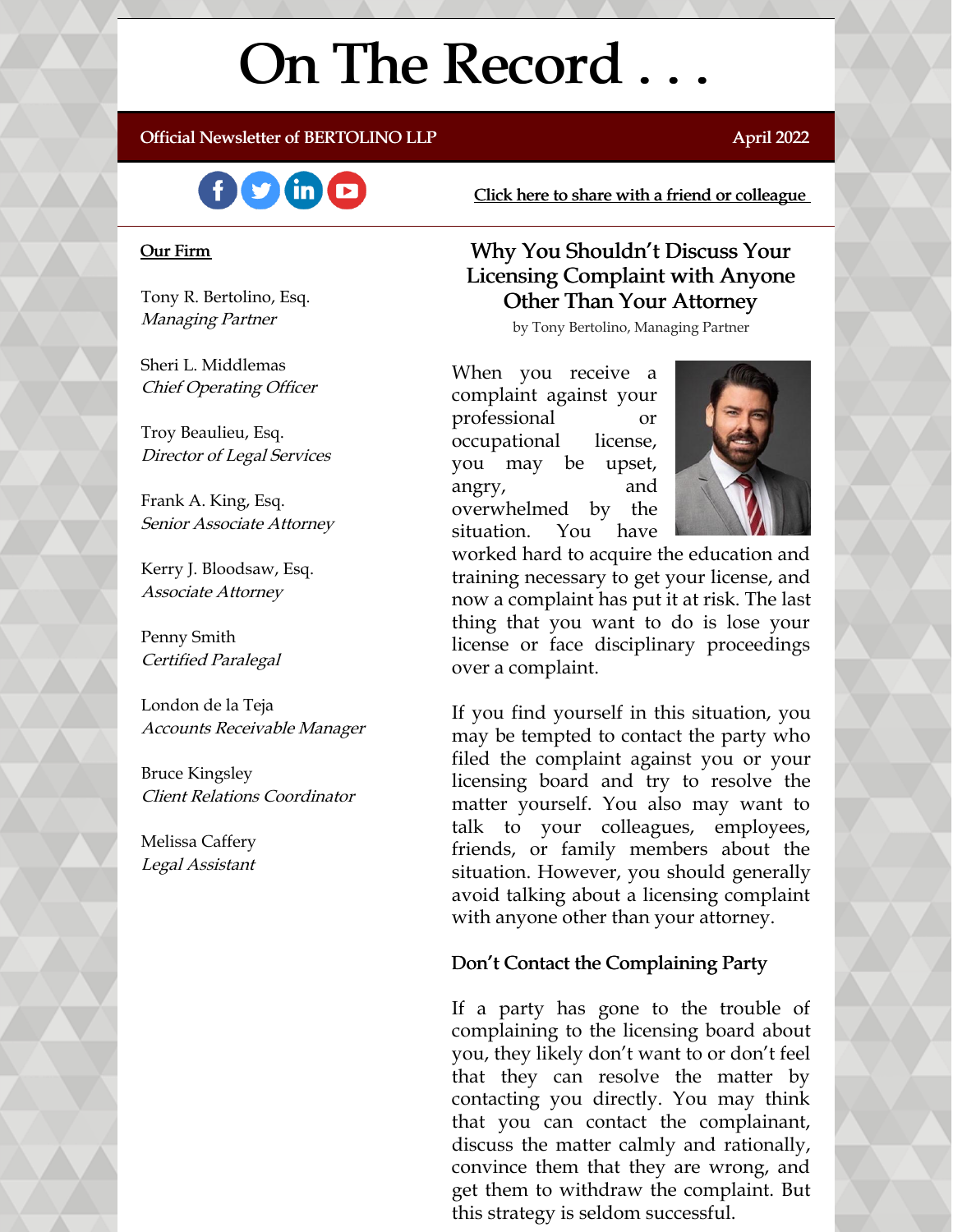The licensing board could even see you contacting the complainant as an attempt to intimidate or bribe them into dropping the complaint. As a result, you may end up making your situation much worse. So, you should never contact the complainant without consulting your license defense attorney and getting proper legal advice.

#### Don't Contact the Licensing Board

When you receive a complaint from your licensing board, your first inclination may be to contact the investigator or other staff person from the licensing board to explain your side of the story. As humans, we tend to want to defend ourselves against complaints of wrongdoing to others. Instead, you should contact a lawyer first to get legal advice about responding to a complaint.

Even if you contact the licensing boards with simple questions about procedures, you may be unable to resist getting into the subject matter of the complaint filed against you. However, you must remember that the licensing board is not on your side. No matter how friendly the investigator may seem, their job is to protect the public and investigate the complaint against you. Their job is not represent your interests. The only person who will truly represent your interests is your attorney.

Similarly, if the staff attorney or an investigator contacts you directly to interview you or talk to you about the complaint, you should politely decline unless your attorney is present. While it is understandable that you don't want to appear uncooperative and make yourself look like you have done something wrong, at the same time, you don't want to inadvertently admit to professional misconduct or give the licensing board additional evidence against you.

Therefore, if you contact the licensing board on your own, you may unwittingly give them the information they do not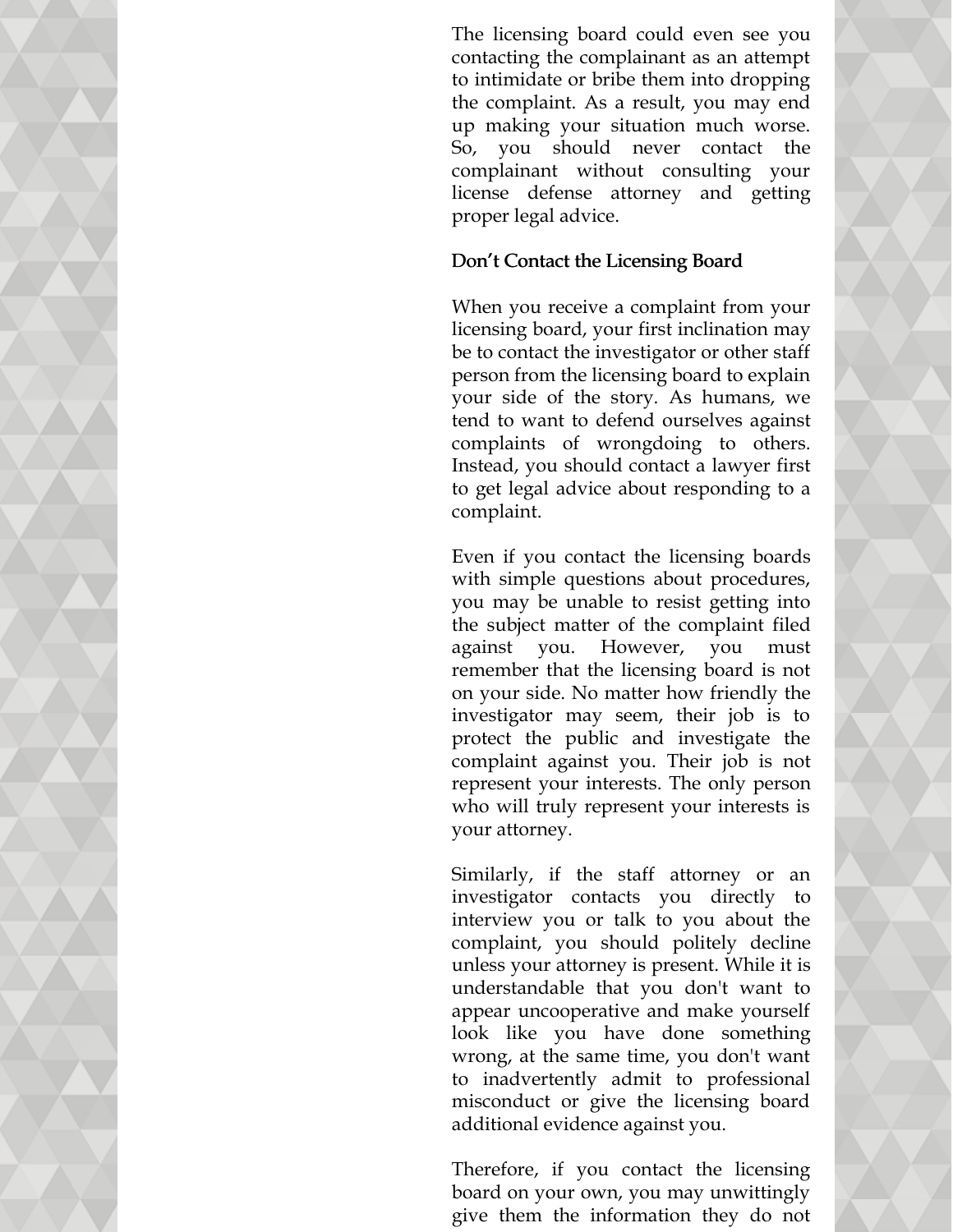already have and to which they may otherwise have had access. In addition, they can use anything you say as evidence against you in later disciplinary proceedings. Allowing your lawyer to take the lead in determining the best strategy to respond to the complaint against you is the wisest choice when you receive a complaint from your licensing board.

#### Don't Talk to Third Parties About Your Complaint

Don't talk to anyone! This advice applies to everyone in your life, including your colleagues, boss, employees, friends, and family members. However, the attorneyclient privilege applies only to you and your attorney and no one else. Furthermore, there is no attorney-client privilege if a third person is present when you talk to your attorney.

As a result, if you have conversations with third parties other than your lawyer about your licensing complaint, they can testify against you in your disciplinary proceedings. Even if you trust them, even if you don't think they would testify against you, the licensing board could call them as a witness against you and expect them to tell the truth under oath. In addition, if you said something to a third party against your interest or admitted to a violation of a rule or law, they may have to disclose that information to the licensing board if requested. The same principle applies to communicating such a statement to a third party in writing, whether via text message, email message, or a written document.

#### Employee Spotlight: Sheri Middlemas

April 15th marks Sheri's three year "work-aversary" with Bertolino Law Firm. Here are a few fun facts about our Chief Operating Officer.

My nickname at work: "The Sherinator" … I just found this out from Melissa while completing this survey. I like it, I think it will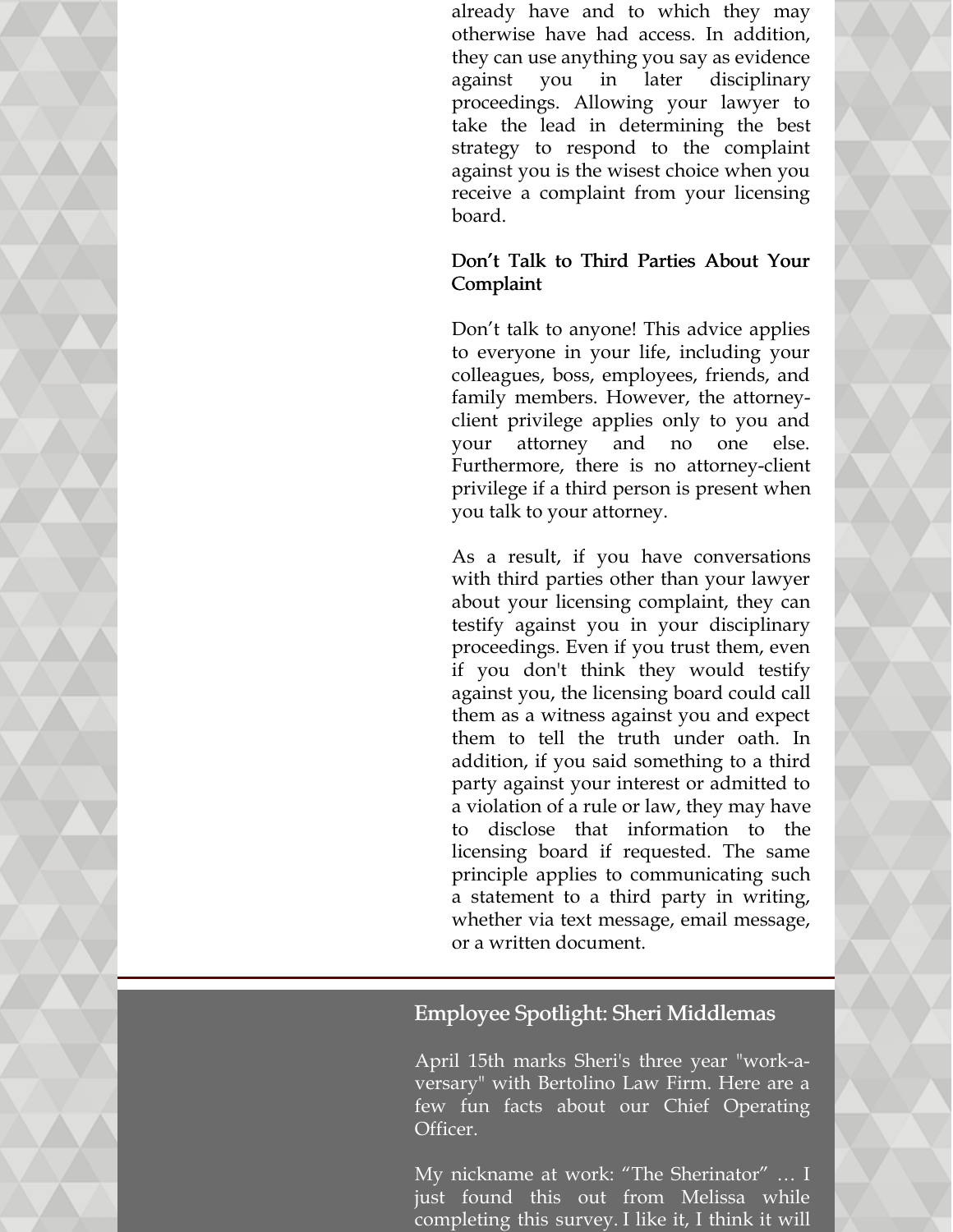

stick.

I am skilled at: Can I answer this question in an excel spreadsheet?

On the weekends and in my free time I am often: Traveling to visit or video chatting with my amazing adult offspring, and other family/friends.

Number one on my bucket list: Establishing Bertolino Law Firm as the standard by which all law firms should be measured … and then a trip to Tuscany.

The best sweet or salty snack: Tears of my enemies

Best movie ever: The Boondock Saints

My favorite candy: Black Jellybeans … and 'tis the season

My favorite sports teams: I've grown tired of professional sports; I do enjoy attending Texas Stars hockey games.

If I had a theme song that played every time I walk into the office it would be: Some days it's "Let's Get It Started" by Black-Eyed Peas, and others "It's Five O'clock Somewhere" by Alan Jackson and Jimmy Buffett

People say I look like: I'm mad or upset, unfortunately, that's just my face.

The best part of my job: Working with this awesome team, each employee of Bertolino Law Firm gives 100% with a "let's roll up our sleeves and get it done" work ethic.

Click here to read more [about](https://www.belolaw.com/about/#sheri) Sheri

### Client Survey: Your Opinion Matters

Bertolino LLP strives to be a 100%client-centered law firm. Each month, we pose a quick, client-focused survey in this section of our newsletter. We asked our clients to please assist us by taking this survey, as your feedback is essential in our on-going efforts to deliver an amazing client experience.



Effective April 1, 2022, all case matter updates are provided to Firm clients using the secure client portal, Clio for Clients.

What is your experience so far with Clio for Clients?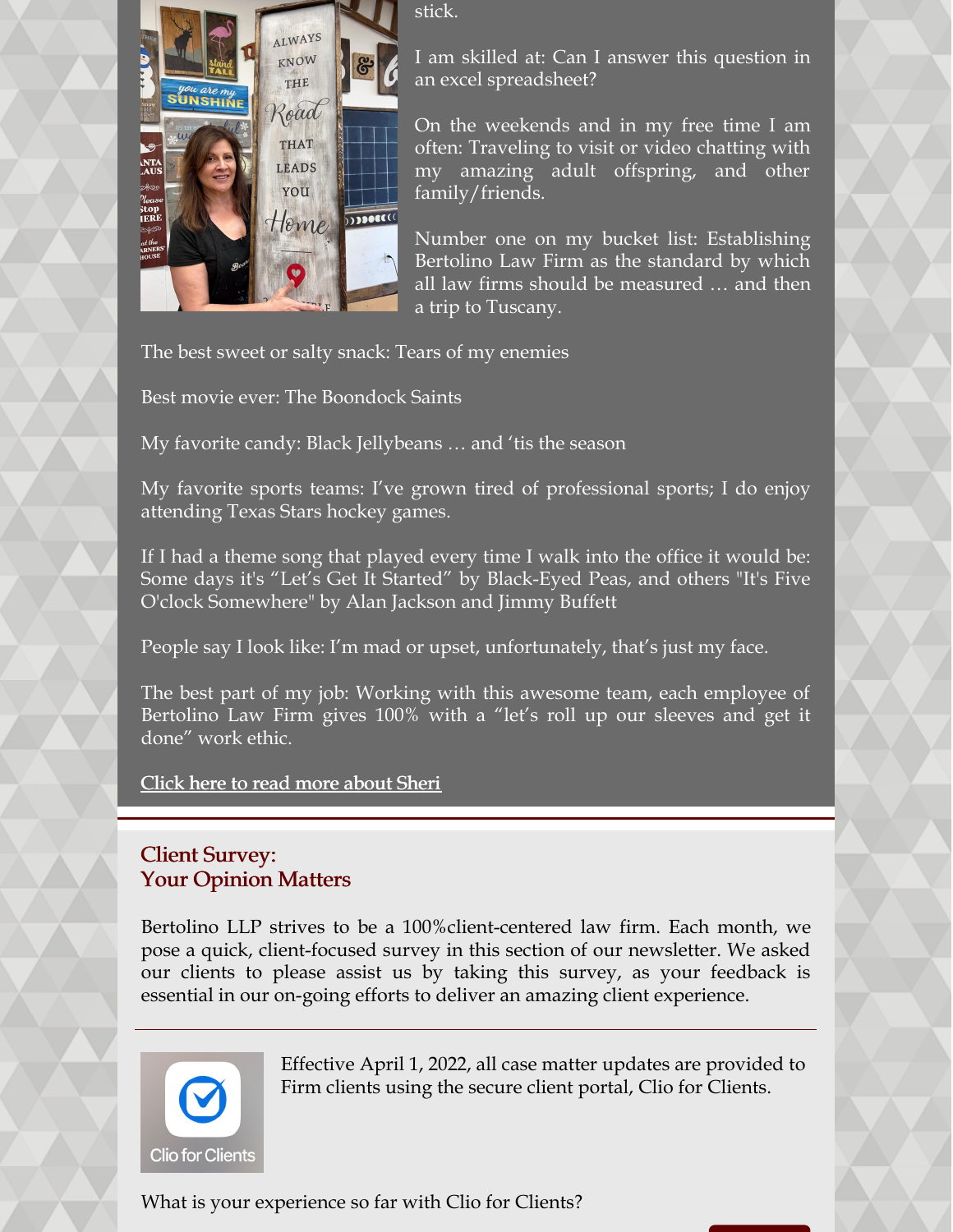I have received and sent correspondence **[Select](https://campaignlp.constantcontact.com/forms/response?id=8MTVuLZxdx2tqY6ViR4pGQ2t9mHnmSeJvoetihzqA34mgvQ_HZxNwsXQ62oafw966vjUnMkuNUWZET8qbLJuXbpbfp487qldsghpeyZqRkAO4Q-22fXP0Wvn5qAWJYTlpVzlu43DJ1KkVyXZsPjK81vOvX5rnrBTQ19djo0jv856VYX2ATXt1A1jwuc_NOefuzWk_BooTyXXN6S9LkQxSg&encVer=1&c=&ch=) Select** 

I have not yet utilized the client portal **[Select](https://campaignlp.constantcontact.com/forms/response?id=8MTVuLZxdx2tqY6ViR4pGQ2t9mHnmSeJvoetihzqA34mgvQ_HZxNwsXQ62oafw966vjUnMkuNUWZET8qbLJuXbpbfp487qldsghpeyZqRkAO4Q-22fXP0Wvn5qAWJYTlpVzlu43DJ1KkVyXZsPjK81vOvX5rnrBTQ19djo0jv856VYX2ATXt1A1jwuc_NOefuzWk_BooTyWrUSvPlZJhEA&encVer=1&c=&ch=) Select** 

# Hallmark Achievements

#### Texas State Board of Professional Engineers v. GS

Facts: Our client GS, hired firm to assist her in disclosing a recent criminal conviction to the Board. The firm drafted and submitted a disclosure of the conviction along with witness statements and other character evidence that showed that GS

was still fit to practice in Texas. The firm further argued that this conviction was an isolated incident and not indicative of future conduct.

Outcome: After the self-disclosure was received by the Board, GS's matter went through the standard process. Based on the self-disclosure and the other character evidence, the Board determined that GS's matter did not warrant disciplinary action. An investigation was never initiated, and GS's license was never sanctioned.

#### Texas Board of Nursing v. UL

Facts: Our client UL, hired firm to represent her against a complaint filed against her license by the Board. The complaint was initiated by her former employer. The complaint alleged that she misappropriated morphine. After an investigation

was completed by her employer she resigned. Her resignation was not accepted, and she was terminated.

Outcome: The firm submitted a response packet to the allegations which detailed how UL did not misappropriate morphine. The firm argued that the evidence was not sufficient to prove that she took the morphine for self-use or that she failed to administrator the morphine. The firm provided evidence that UL simply failed to timely document this single administration. Based on the arguments, the Board issued UL a corrective action. This action is not public and is not subject to an open records request. The action is also nondisciplinary. After UL completes her action, the matter will be dismissed.

### Texas Medical Board v. MG

Facts: Our client M.G., faced a complaint by the Texas Medical Board ("TMB") regarding adverse peer review, failure to meet the standard of care and problematic practices regarding





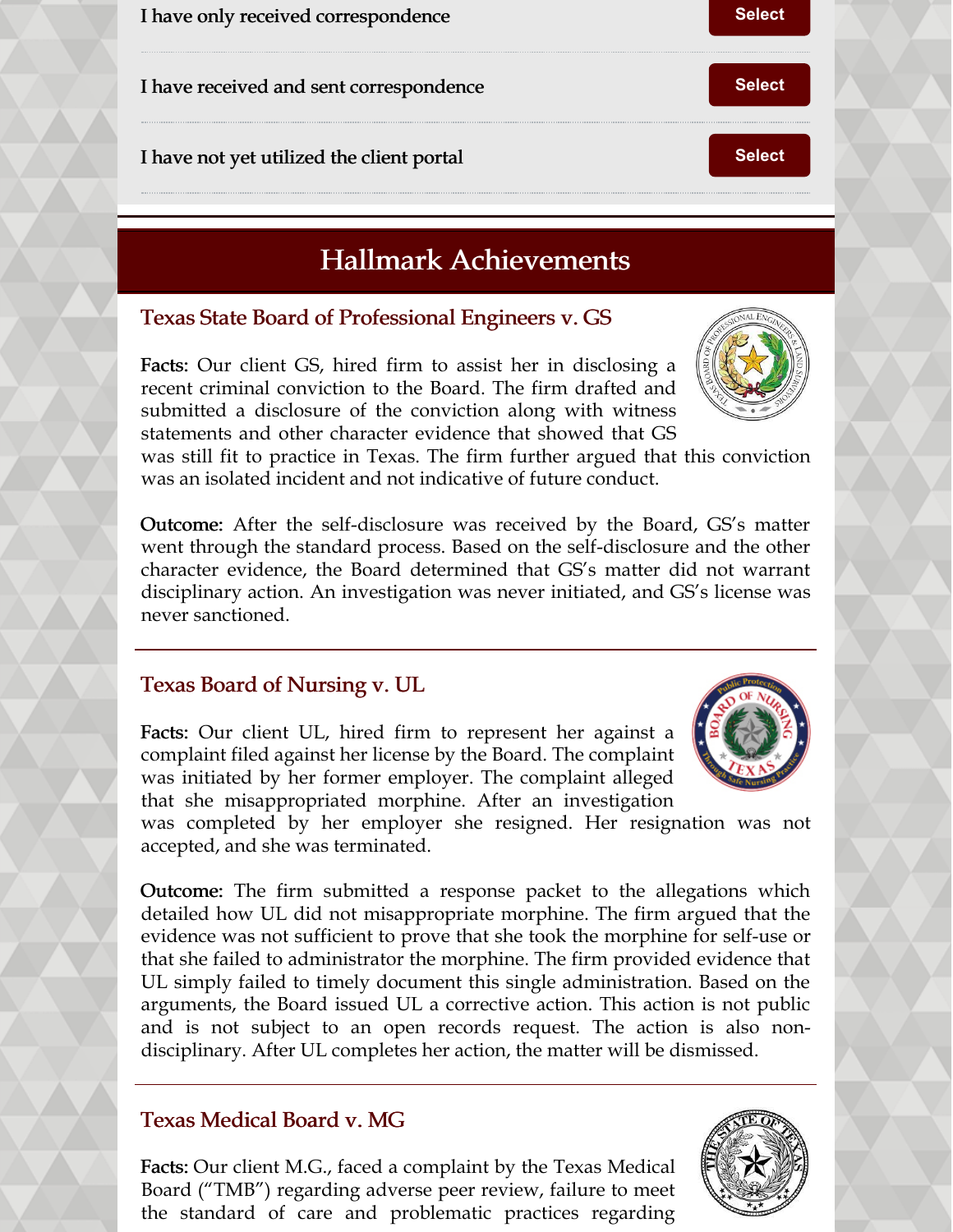professionalism and behavior towards hospital staff. M.G. had 14 patient cases where TMB felt she had violated the code. TMB alleged that she was a danger to her patients and the public and recommended sanctions and an evaluation.

Outcome: After TMB's investigation, an informal settlement conference was held. Bertolino LLP presented evidence in the form of an expert report, by a 3<sup>rd</sup> party expert, who disagreed with TMB's initial findings that M.G. fell below the standard of care. They further argued that her behavioral violations were insignificant based on her 20-year career as a physician. Based on their arguments, TMB offered M.G. a non-disciplinary plan. This meant that her matter was essentially dismissed and would not result in disciplinary action by TMB so long as she completed the plan.

# How Do I Answer Questions About My Criminal History Accurately?

#### by Troy Beaulieu, Esq.



People often do not know how to answer the questions about their criminal history on their license application or renewal. Legal matters are complicated, and most people did not go to law school, nor are interested in reading the tedious laws that dictate how to respond correctly. On top of that, these indiscretions occurred some time ago, and people do not retain the paperwork nor have a clear memory of how the case was resolved. People often have lots of questions and confusion. Were they arrested, but

never charged? Charged, but never convicted? What if you were given a pretrial diversion program or a deferred adjudication? And what happens if afterwards the matter was expunged, or you received an order of nondisclosure? How do you answer license application questions correctly and what are the consequences? As we discussed in **last [month's](https://www.belolaw.com/wp-content/uploads/2022/03/March-2022-Bertolino-Law-Firm-Newsletter.pdf) edition**, failing to disclose criminal history matters can have significant impact on your license application and result in disciplinary action. In this article we will discuss some criminal case basics to remember when answering licensing agency application questions. Of course, it is always a good idea to consult an attorney with the knowledge and experience to assist you with answering these important questions correctly. The Bertolino LLP team is ready to assist you if you need help.

#### Where you Arrested, Charged and Convicted?

The first thing to keep in mind is that many licensing agencies will ask you if you have ever been arrested. Being arrested typically involves being handcuffed and taken by law enforcement to the police station, or jail, fingerprinted and processed and placed in jail until you make bail. Be careful not to confuse this with being charged with a crime. The police may have arrested you, but the prosecutor may look at the case and decide not to file criminal charges. When in doubt, it's always best to disclose a situation if you are unsure about the outcome.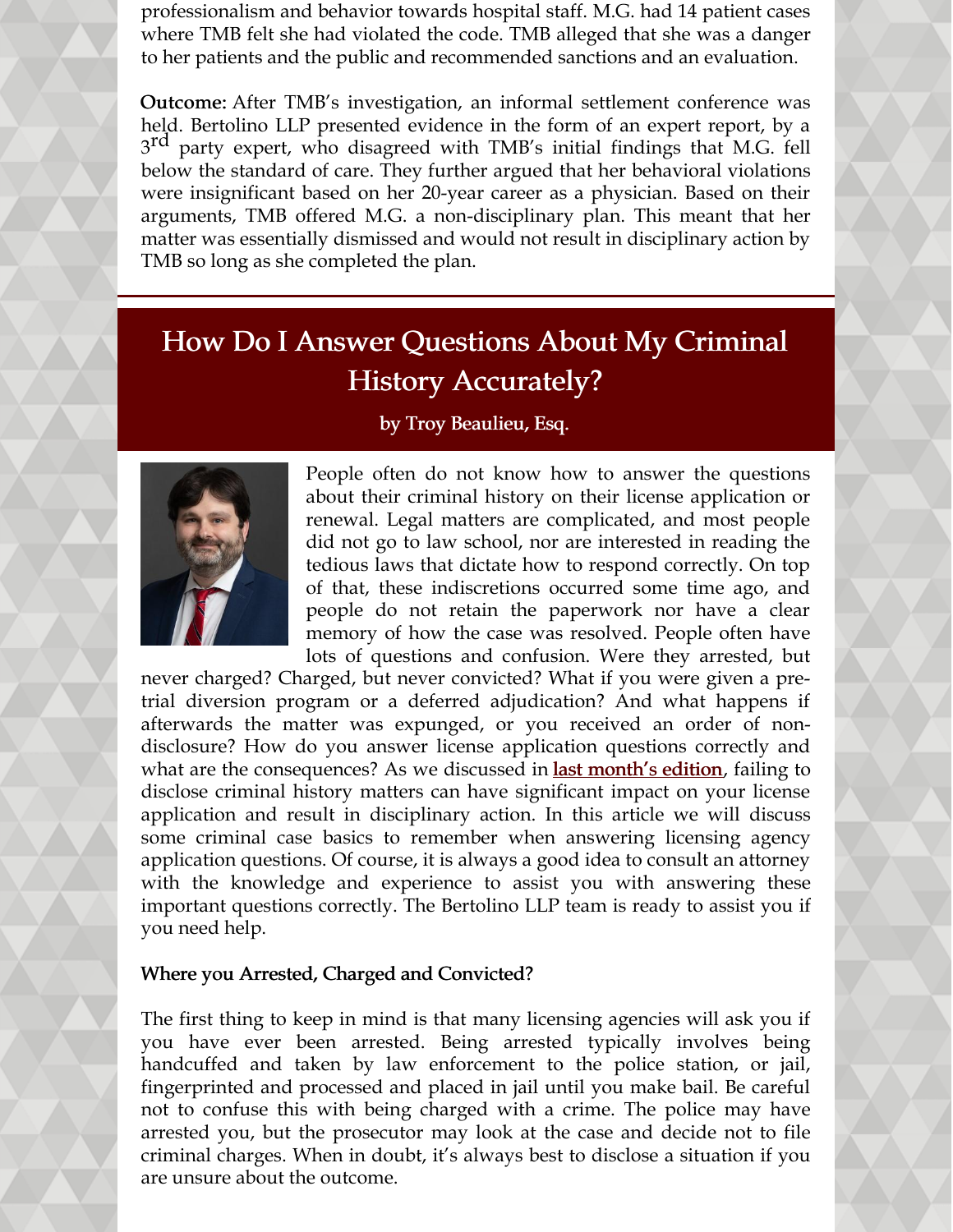After being arrested, the prosecutor's office will look at the police report and any related evidence to decide whether to charge you with a crime. This occurs in one of two ways – either through a written document called an information or an indictment. An information is a written document prepared by the prosecutor's office for more minor offenses (misdemeanors) and does not have to be presented to a grand jury of your peers. More serious offenses (felonies) are charged through a written document called an indictment. The prosecutor's office will have to present their evidence to a grand jury of community citizens who are empaneled to evaluate whether there is probable cause to believe a crime was committed. If they agree, they sign the indictment, formally charging the person with a felony criminal offense. If the grand jury does not believe sufficient evidence exists to charge someone, they "no bill" the person and the case ends there due to insufficient evidence. The best way to determine if you were charged with a crime is to confirm whether there is a written information or indictment formally charging you with a crime. If you were never charged through one of these signed and dated documents, then you were not charged with a crime.

Once formally charged, a person is still innocent until convicted of a crime. This can occur two ways: either you agree to plead guilty or no contest to a particular charge or you are convicted after a trial. If you choose to plead guilty or no contest to a criminal charge, this will usually result in a conviction. If you choose to plead not guilty, you will have a trial and if the judge or jury in your trial finds you are guilty of the offense, you will have a criminal conviction on your record.

#### Were you Given Deferred Adjudication or Pre-Trial Diversion?

Sometimes after being formally charged with a crime, the prosecutor's office will give people the opportunity to avoid the consequences of a criminal conviction on their record. This can occur in one of two main ways. First, a person can be placed on deferred adjudication. What this means is that the judge agrees to suspend further activity in the case and often will place the person under supervision for a period with certain conditions. If the person complies with all the terms and conditions during this deferral period, the judge will dismiss the case without ever deciding whether the person is guilty of the charged crime. Similarly, sometimes people are offered the opportunity to complete a specialized program for certain types of offenses. If the person successfully completes the program, then their case is dismissed without any determination of whether a crime was committed. While similar, pre-trial diversion and deferred adjudication are different, particularly regarding eligibility for expunction versus non-disclosure (discussed below). In both instances, the result is a dismissal of the case without a determination of whether a crime was committed. Be careful with these types of outcomes; many times, the licensing agency will specifically ask about cases involving deferred adjudication or pre-trial diversion. So, while you might think it's something that does not need to be disclosed since it was dismissed without any finding of guilt, you still may need to disclose the case in your application because agencies are sometimes allowed to consider it in evaluating your application.

#### Were you Granted an Order of Non-Disclosure or an Expunction?

After your case is completed, sometimes you may be able to apply for an order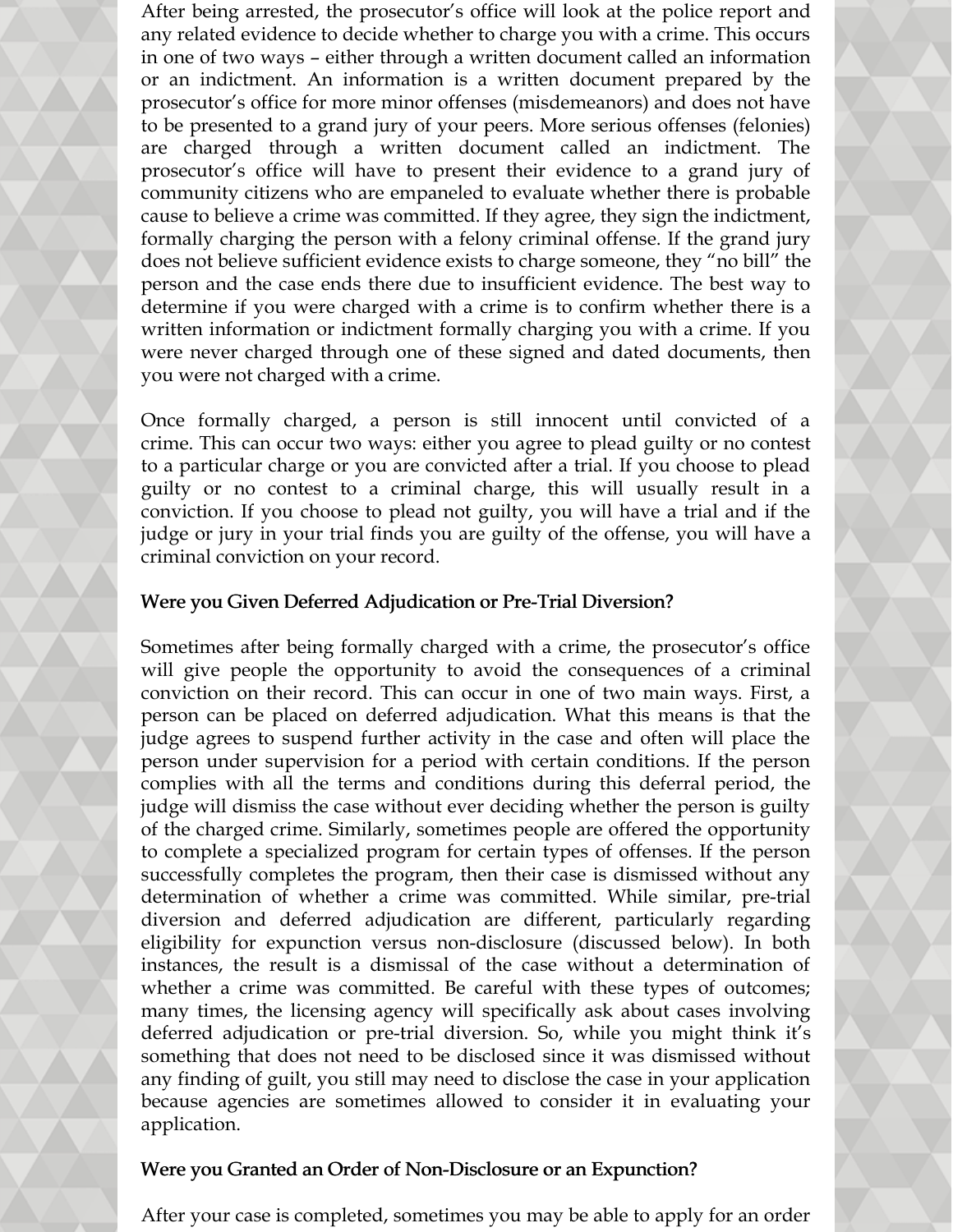of non-disclosure or expunction. While these two items are different, they both have an impact on the public visibility and availability of your criminal records. Expunction is a process where the court removes any record of a person's arrest, charge or conviction from their permanent records and the person can then legally deny the incident ever occurred. Not all cases are eligible for expunction and the proper process for obtaining an expunction must be followed carefully. Expunction is different from obtaining an order of non-disclosure. Non-disclosure orders do not remove the criminal records but limit their availability to the public. Just like expunctions, there are eligibility requirements for non-disclosure orders and the proper process for obtaining one must be adhered to carefully. If your matter was expunged from your record, then you are legally permitted to deny the incident ever took place. Be careful though; many people incorrectly think their criminal record was expunged when it was not and answering license application questions incorrectly can result in disciplinary action or denial of your application. Unlike expunctions, you cannot deny the event took place in cases with an order of non-disclosure, so it's important to answer any licensing agency questions accurately. Your regulatory agency will often have access to cases which have an order of non-disclosure even though the matter will be inaccessible to the general public.

## Side Bar ...

#### **Real People with Real Problems and Real Needs: Why Good Client Service and Centeredness is So Important to the Bertolino Law Firm**

The Bertolino Law firm is a unique niche practice. Among other things, our law firm primarily helps working professionals (i.e., doctors, nurses, pharmacists, teachers, real estate agents/brokers, lawyers, etc.) defend themselves against threats of license revocation, suspension, or other sanctions and encumbrances. Often, our clients are wrongfully accused of professional misconduct by a licensing agency.

Our clients are going through one of the most stressful, and lowest moments in their lives. They face the real threat of losing their livelihoods, careers, and employment so that they can financially support themselves and their families, which is even more critical considering the devastation that the Covid-19 pandemic has brought to this country. Some of our clients are single moms with careers and families to support. Some of them are newly licensed professionals who made a simple human mistake and now are desperate for help because their license is now under attack. Some of them are seasoned, career-oriented, business owners with a professional license that directly impacts their employees. But all of our clients share one commonality: a deep fear of losing their livelihood and careers that they worked so hard to build. As such, good client service is important to our law firm because we are dealing with real people with real problems, and with real needs.

At the end of the day, our clients are entrusting us to empathetically advise, counsel, and work hard to find solutions to their problems. Not only is this the right thing to do, but this outlook benefit's our law firm in terms of returning